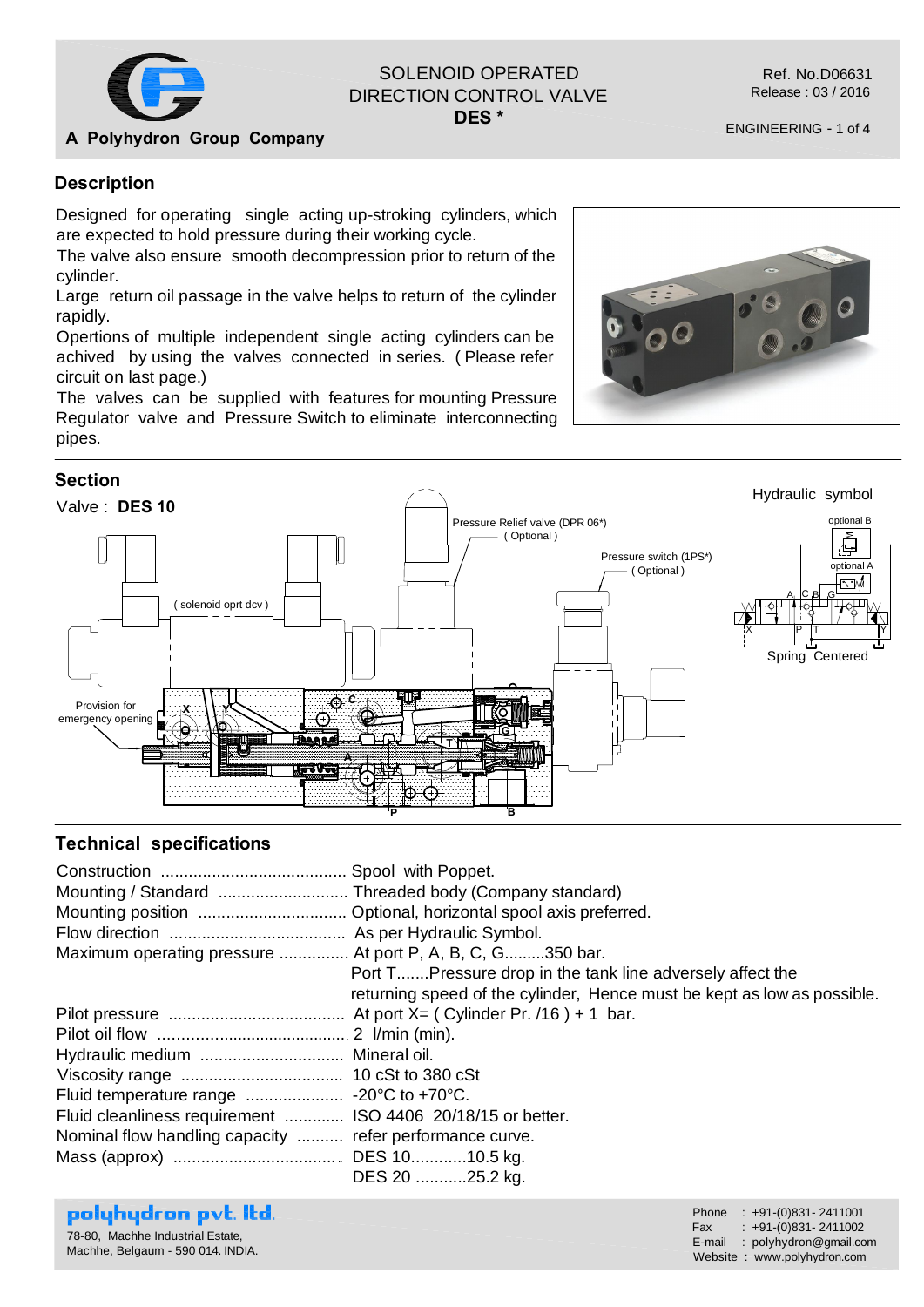

## **Unit dimensions** Dimensions in mm.

Valve model : **DES 10**



| Port size details |      |  |
|-------------------|------|--|
| Port              | Size |  |
| A . P             | G1/2 |  |
| В.                | G3/4 |  |
| G , C<br>Χ.       | G1/4 |  |



Note : Valve with Mirror image face option, will have ports A, C, T and G on opposite face and dimension 20 (marked \*) of port P will be 50. ( Ask for details, if needed )



 **Performance Curves for DES 10** ( Pressure drop related to flow, with 46 cSt at 40°C )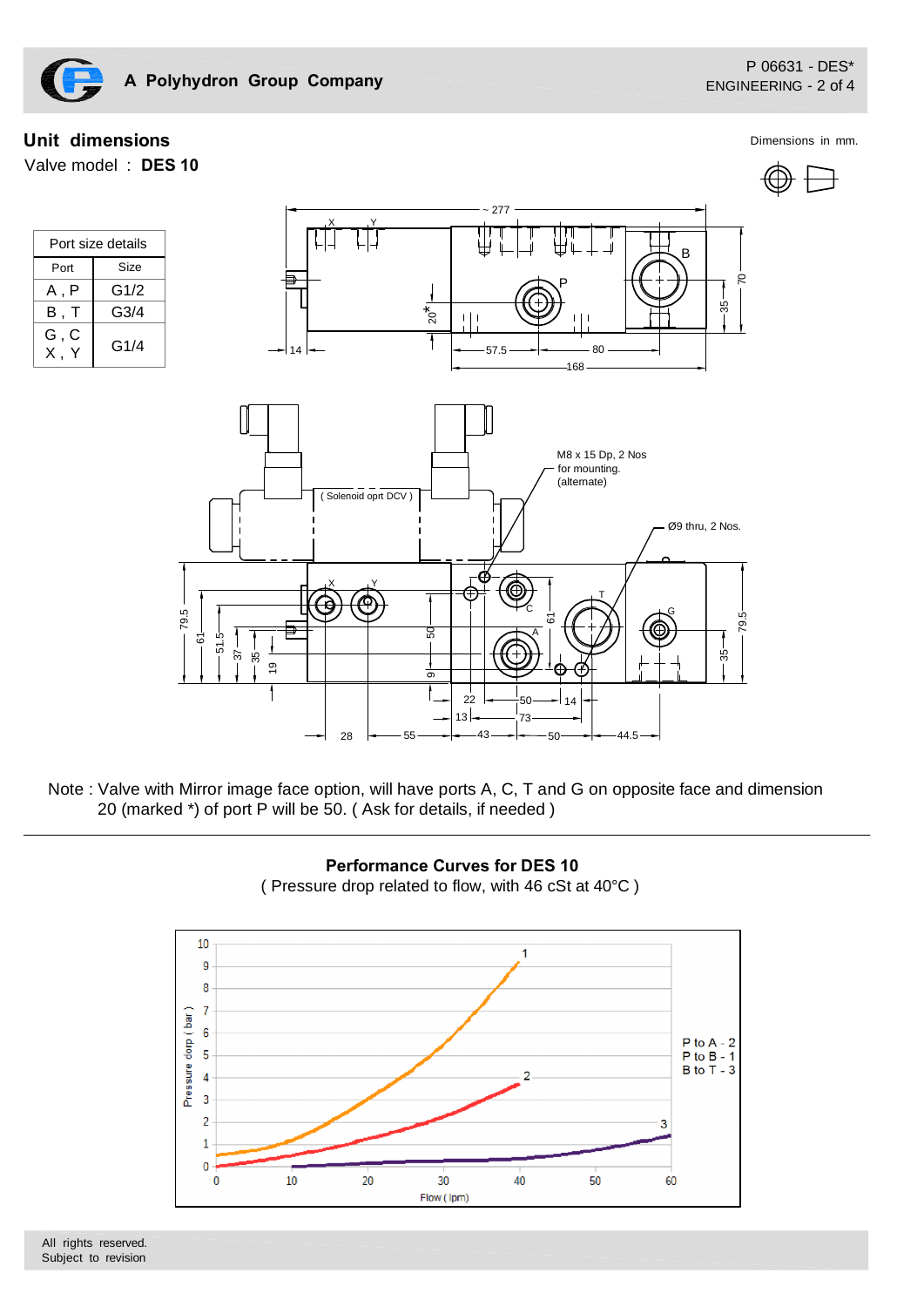

## **Unit dimensions**

Valve model : **DES 20**

Dimensions in mm.







**Performance Curves for DES 20** ( Pressure drop related to flow, with 46 cSt at 40°C )